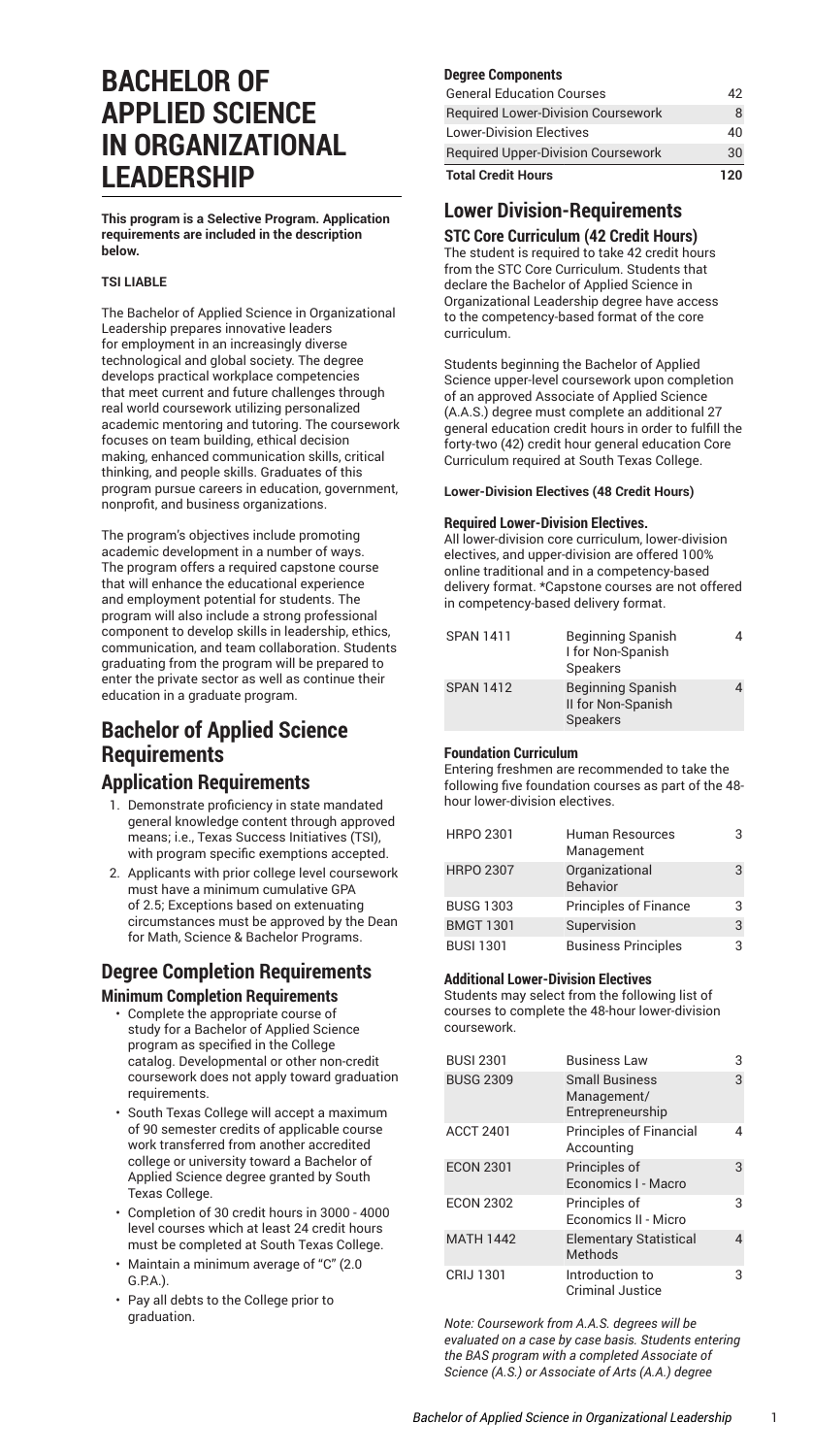*may apply their field of study coursework toward the lower-division electives.*

## **Upper-Division Requirements**

### **Prerequisites for Upper-Level Coursework**

- Junior Standing
	- Completion of an Associate of Applied Science (A.A.S.) Degree or completion of sixty (60) credit hours from a regionally accredited institution; or
	- Completion of an Associate of Arts (A.A.) or Associate of Science (A.S.) Degree from a regionally accredited institution.
- Senior Standing
	- A minimum of ninety (90) credit hours from a regionally accredited institution.
- A minimum GPA of 2.5 in previous coursework.

#### **Required Organizational Leadership Major Courses (30 Credit Hours)**

The upper-division Organizational Leadership major coursework is a balance between theoretical and applied competencies associated with leading in a broad range of organizations. The degree is designed to educate and train students with relevant, applied knowledge of organizations and leadership within organizations. Students will practice developing leadership solutions for realworld problems. Leadership theory, practices, and applied learning will form the core requirements for this program. All the upper-division courses are offered 100% online traditional and in a competency-based delivery format. \*Capstone courses are not offered in competency-based delivery format.

| ORGL 3311        | Issues in<br>Organizational<br>Leadership | 3 |
|------------------|-------------------------------------------|---|
| <b>ORGL 3321</b> | Data Driven Decision-<br>Making I         | 3 |
| <b>ORGL 3331</b> | Data Driven Decision-<br>Making II        | 3 |
| <b>ORGL 3322</b> | <b>Business Ethics I</b>                  | 3 |
| <b>ORGL 3332</b> | <b>Business Ethics II</b>                 | 3 |
| <b>ORGL 4341</b> | Management Theory I                       | 3 |
| <b>ORGL 4351</b> | <b>Management Theory</b><br>н             | 3 |
| <b>ORGL 4342</b> | Organizational<br>Change                  | 3 |
| <b>ORGL 4352</b> | Capstone I                                | 3 |
| <b>ORGL 4361</b> | Capstone II                               | 3 |

### **Program Learning Outcomes**

Through the Bachelor of Applied Science in Organizational Leadership students complete coursework that is aligned to the following program learning outcomes:

- 1. **Interpersonal Skills:** Demonstrate the ability to establish relationships by communicating acquired knowledge through the process of formal presentation.
- 2. **Organizational Behavior:** Identify organizational problems based on individual team and organizational behaviors.
- 3. **Problem Solving/Decision Making:** Evaluate the decision in a case study by applying a management theory.
- 4. **Change Management:** Analyze different factors resistant to change in organizations.
- 5. **Resource Management:** Identify an issue within the organization and resolve it using existing resources.

#### **TSI LIABLE**

# **Three - Four Year Recommended Course Sequence (7 Week Terms)**

All lower-division core curriculum, lower-division electives, and upper-division are offered 100% online and in a competency-based delivery format. \*The Capstone courses are not offered in competency-based delivery format.

| Course                                   | Title                                           | <b>Credit Hours</b> |
|------------------------------------------|-------------------------------------------------|---------------------|
| <b>First Year</b>                        |                                                 |                     |
| Fall Term 1                              |                                                 |                     |
| <b>ENGL 1301</b>                         | Composition I                                   | 3                   |
| <b>MATH 1332</b>                         | Contemporary<br><b>Mathematics</b>              | 3                   |
|                                          | <b>Credit Hours</b>                             | 6                   |
| <b>Fall Term 2</b>                       |                                                 |                     |
| <b>ENGL 1302</b>                         | <b>Composition II - Rhetoric</b>                | 3                   |
| PHYS 1415                                | Physical Science I                              | 4                   |
|                                          | <b>Credit Hours</b>                             | 7                   |
| <b>Spring Term 1</b>                     |                                                 |                     |
| <b>HIST 1301</b>                         | United States History I                         | 3                   |
| or HIST 2327                             | or Mexican-American                             |                     |
|                                          | History I                                       |                     |
| <b>PHYS 1417</b>                         | Physical Science II                             | 4                   |
|                                          | <b>Credit Hours</b>                             | 7                   |
| Spring Term 2                            |                                                 |                     |
| <b>HIST 1302</b><br>or HIST 2328         | United States History II<br>or Mexican-American | 3                   |
|                                          | <b>History II</b>                               |                     |
| <b>PSYC 2301</b>                         | General Psychology                              | 3                   |
| or SOCI 2301                             | or Marriage and the                             |                     |
|                                          | Family                                          |                     |
|                                          | <b>Credit Hours</b>                             | 6                   |
| <b>Summer Term 1</b><br><b>GOVT 2305</b> | <b>Federal Government</b>                       |                     |
|                                          | <b>Credit Hours</b>                             | 3<br>3              |
| <b>Summer Term 2</b>                     |                                                 |                     |
| <b>GOVT 2306</b>                         | <b>Texas Government</b>                         | 3                   |
|                                          | <b>Credit Hours</b>                             | 3                   |
| <b>Second Year</b>                       |                                                 |                     |
| <b>Fall Term 1</b>                       |                                                 |                     |
| <b>PHIL 2306</b>                         | Introduction to Ethics                          | 3                   |
| <b>SPCH 1311</b>                         | Introduction to Speech                          | 3                   |
|                                          | Communication                                   |                     |
|                                          | <b>Credit Hours</b>                             | 6                   |
| <b>Fall Term 2</b>                       |                                                 |                     |
| <b>SPAN 1411</b>                         | Beginning Spanish I for                         | 4                   |
|                                          | Non-Spanish Speakers                            |                     |
| <b>BUSI 1301</b>                         | <b>Business Principles</b>                      | 3<br>7              |
| <b>Spring Term 1</b>                     | <b>Credit Hours</b>                             |                     |
| <b>SPAN 1412</b>                         | Beginning Spanish II for                        | 4                   |
|                                          | Non-Spanish Speakers                            |                     |
| <b>BMGT 1301</b>                         | Supervision                                     | 3                   |
|                                          | <b>Credit Hours</b>                             | 7                   |
| <b>Spring Term 2</b>                     |                                                 |                     |
| <b>BUSG 1303</b>                         | <b>Principles of Finance</b>                    | 3                   |
| <b>BUSI 2301</b>                         | Business Law                                    | 3                   |
|                                          | <b>Credit Hours</b>                             | 6                   |
| <b>Summer Term 1</b>                     |                                                 |                     |
| <b>ECON 2301</b>                         | Principles of Economics                         | 3                   |
| <b>SPCH 1321</b>                         | I - Macro<br><b>Business and</b>                | 3                   |
|                                          | Professional                                    |                     |
|                                          | Communication                                   |                     |
|                                          | <b>Credit Hours</b>                             | 6                   |
| <b>Summer Term 2</b>                     |                                                 |                     |
| <b>HRPO 2301</b>                         | <b>Human Resources</b>                          | 3                   |
|                                          | Management                                      |                     |
| ARTS 1301<br>or                          | <b>Art Appreciation</b><br>or Theater           | 3                   |
| DRAM 1310                                | Appreciation                                    |                     |
|                                          | <b>Credit Hours</b>                             | 6                   |